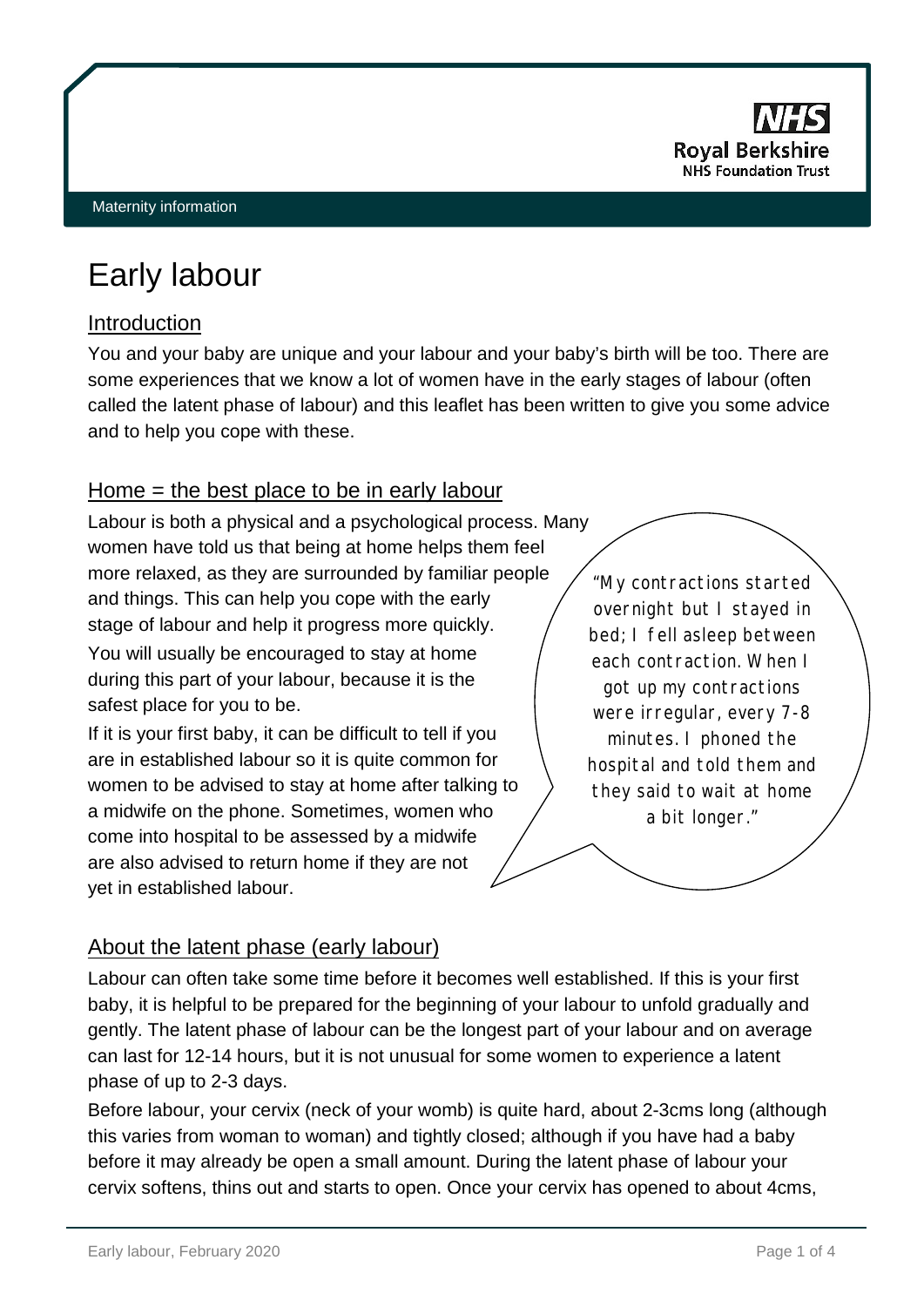#### Maternity Information

this would be classed as the start of the active phase of labour. Even though the latent phase of labour may have been a long process, once you are in the active phase your progress will tend to be quicker and steadier. It is at this point that a midwife would need to be monitoring you and your baby more regularly.

## Recognising the signs of early labour

There is no single, definite sign to show that you are in early labour. You might experience some or all of the following:

Uterus Cervix **Mucus Plug** Vagina



- $A$  'show' You might notice a mucousy discharge in your underwear or when you wipe after going to the toilet. It can be clear, brown or bloodstained. It can come out in one piece or in several pieces over a few hours or days. This is the 'plug' (or operculum) that has sealed the entrance to your uterus preventing infection, throughout your pregnancy. This can be a sign that labour is about to start as it often becomes dislodged when your cervix begins to change consistency. However, it can still be up to a week or two before your labour starts.
- Backache or period-type cramps Often, labour can start with backache or period-type cramps. You might be aware that your tummy also becomes tight when you experience the pain. These are sometimes called 'tightening's'. They can be uncomfortable and they are often irregular and can stop and start.
- · Contractions Your 'tightening's' can turn into more painful contractions. These are usually felt as pain and tightness in your abdomen, but some women still feel them just in their back. In the early phase of labour these contractions are commonly irregular, meaning:
	- They are 'uncoordinated', for example, sometimes coming every 10 minutes, sometimes coming after three minutes.
	- They vary in strength, sometimes they are very strong and painful and sometimes they are milder.
	- They last for different lengths of time. Sometimes they last over a minute, sometimes they last only 20 seconds.
	- They do not get stronger when you move around.
	- These are all signs that you are still in the early stages of labour. Once they start to become more uniform in their frequency, strength and length this is a sign that you are moving into established labour.

Although still classed as the latent phase of labour, these contractions are doing a lot of hard work in getting your cervix ready for the active phase of labour. To save you coming into hospital too early, there are patterns of your contractions that indicate you might be in active labour that you can look out for: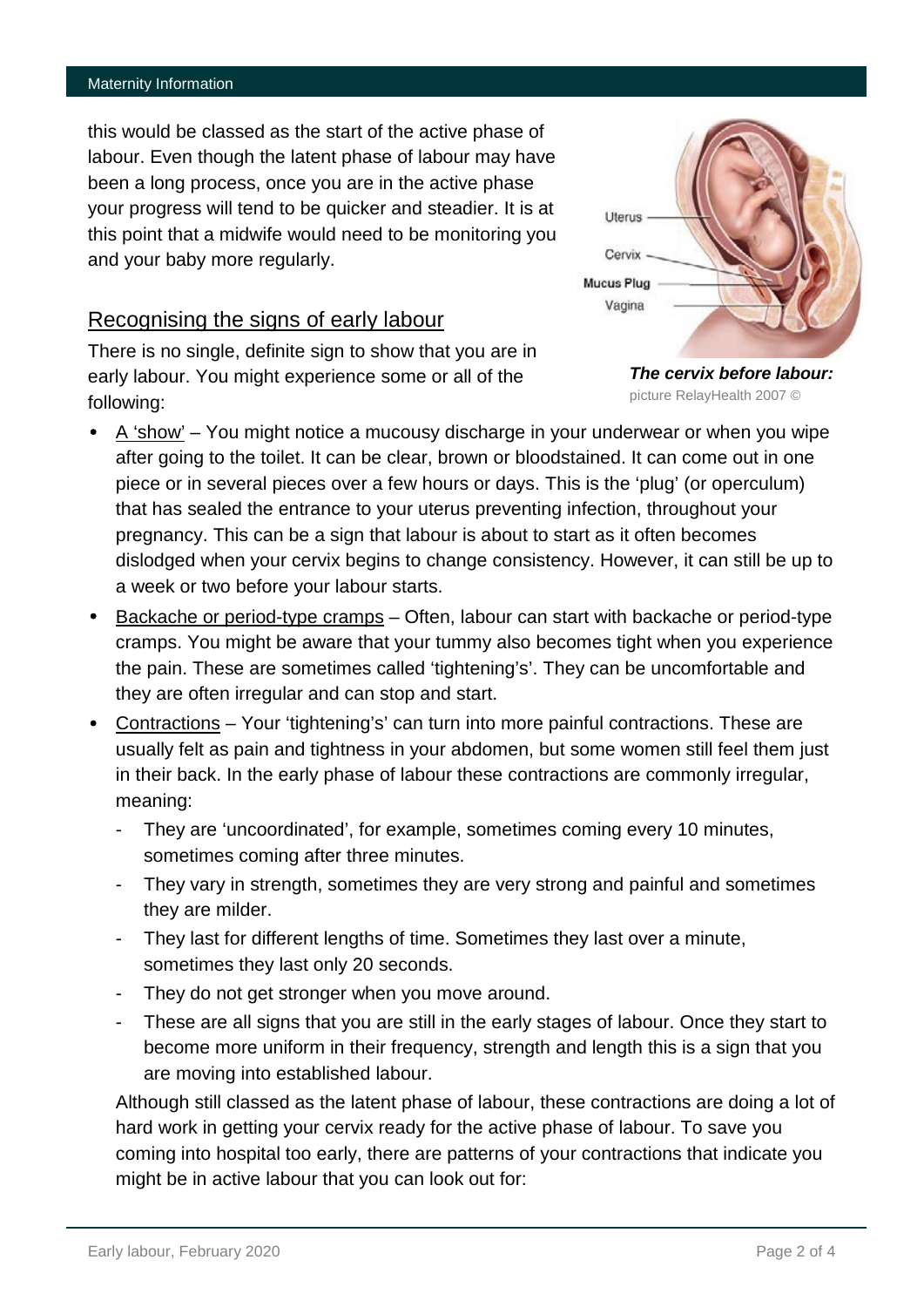### Maternity Information

- Your contractions are regular and coordinated; less than five minutes apart.
- They are always the same intensity: strong! Some women describe the contractions at this stage as 'taking their breath away'.

"I got to the hospital when my contractions were coming every 3-4 minutes."

- They always last about 60 seconds.

\*When your contractions are in this type of pattern, this is a good time to ring a midwife to get some advice about what to do next.

· 'Waters breaking' – Usually your 'waters break' during your labour, but for some women it can happen before labour starts. It might be that you notice that there is fluid trickling from your vagina, or it might be more obvious with a 'popping' sensation and a gush of fluid. Unlike when you pass urine, you will not be able to control this. The fluid is the amniotic fluid from around your baby, which is escaping because the membranes that have been holding the fluid in have opened.

It is a good idea to put on a maternity sanitary pad so that you or your midwife can assess whether it was your 'waters breaking' or something else. If it was your waters it is important to keep an eye on the colour of the fluid:

- It should be clear, pink or straw coloured, and odourless (although some women describe it as a 'metallic' smell).
- If the fluid is green or brown, or changes to this colour you should contact a midwife.
- If it smells like urine, it might be that the pressure of your baby's head on your bladder has caused some urine to leak out.
- Sometimes towards the end of your pregnancy there can be a lot of discharge from your vagina that makes your underwear feels damp or wet.

If you think that your waters have broken, put on a maternity sanitary pad and call the midwife for advice about what to do next. Most women whose waters break will go into labour in the next 24 hours.

# Coping with early labour

Here are some tips that other women have found helpful:

- · Try to distract yourself carry on with your usual activities, watch telly or your favourite film, go for a walk or chat with friends.
- · Don't forget to eat and drink it's important to keep your energy levels up!
- · Have a bath water can be very relaxing, the warmth can relieve the pain and soothe you.
- Keep yourself upright and mobile  $-$  it's a good way to encourage your baby into the best position for labour and to encourage your contractions.

"I had a bath, a nice warm bath. It really helped; I felt comforted."